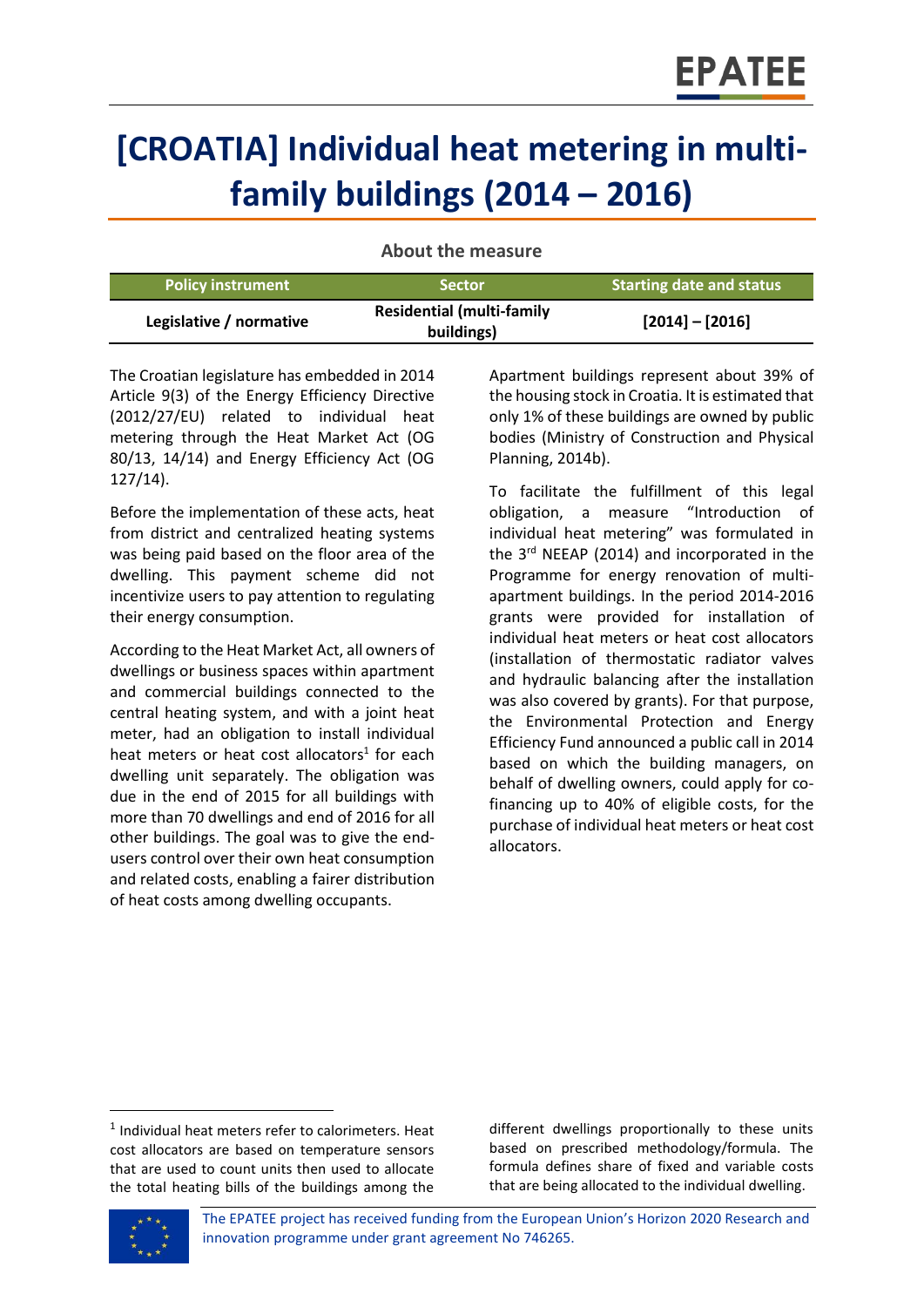#### **Expected energy savings in 2020 Benchmark**

The objective specified in the Programme for energy renovation of multi-apartment buildings was to achieve new final annual energy savings of about 0.4 PJ/y (about 113 GWh/y) and reductions in emissions of 34 ktCO $2$ /y each year over 2014-2016 (Ministry of Construction and Physical Planning, 2014a). Based on these estimates, the 3<sup>rd</sup> NEEAP (2014) thus assumed about 1.2 PJ/y (3 \*0.4 PJ) of final annual energy savings in 2016.

The targeted cumulative savings for the whole period 2014-2016 calculated using EED Art.7 methodology should be about 2.4 PJ, as the lifetime of these actions is set to only 2 years as per Ordinance on Monitoring, Measurement, and Verification of Energy Savings (NEEAP 2014, p.35). After 2016 no new annual savings were envisaged.

The assumption of the Programme for energy renovation of multi-apartment buildings was that in approximately half of the apartments (total number approx. 155,000, thus about 75,000) installation of individual heat meters or heat cost allocators will be subsidised, amounting to 25,000 apartments annually. Assumed cost of implementation of this action was, on average, 3,000 HRK (about 400 EUR) per dwelling.



Figure 1. Number of apartment buildings and investments for the years 2014 to 2016.

- **Total investments**: total investments made to install individual heat meters or heat cost allocators in apartment buildings. Total investments for the whole **2014 – 2016** period amounted to 117 million HRK (**15.8 million EUR**) (Ministry of Economy, 2017)
- **Funding from the EE fund**: grants awarded by the Energy Efficiency Fund. The grants for the whole **2014 – 2016** period amounted to 46 million HRK (**6.2 million EUR**) (Ministry of Economy, 2017).
- According to the System for Measuring and Verifying Energy Savings (SMiV), heat cost allocators have been installed in **almost 400 apartment buildings.** However, there are no data about the number of apartments in these buildings in SMiV, hence the comparison with the planned number of dwellings covered by the measure (75,000) could not be made using only publicly available data from SMiV.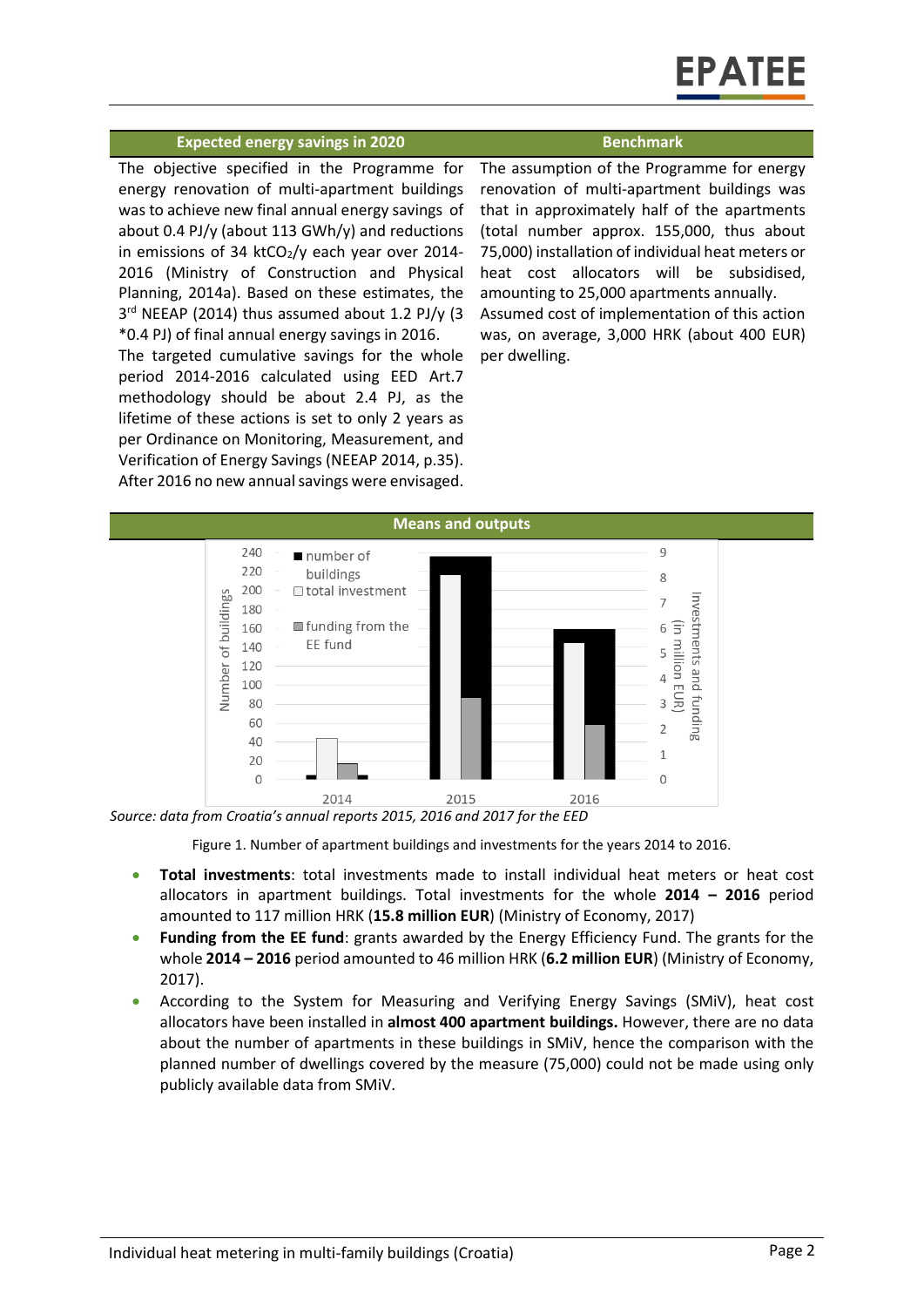# **Data about energy savings**

| Unit                                             | Main source of data                                    |
|--------------------------------------------------|--------------------------------------------------------|
| Cumulative annual final energy savings (PJ/year) | Annual Report for the EED (based on<br>data from SMIV) |

According to the 4<sup>th</sup> Croatian National Energy Efficiency Action Plan (NEEAP 2017, draft version), the data from the System for Monitoring and Verifying Energy Savings (SMiV), and national annual report on progress in achieving energy saving targets, the following has been achieved:

- **New final annual energy savings in 2016: 0.119 PJ/y** (in comparison to the objective of 0.4 PJ/y) (Ministry of Economy, 2017)
- **EED art.7 cumulative energy savings for 2014-2016**: **0.513 PJ** (in comparison to objective 2.440 PJ) for actions installed over 2014-2016 (Ministry of Economy, 2017)



*Source: data from Croatia's annual reports 2015, 2016 and 2017 for the EED*

Figure 2. New and cumulative final annual energy savings (PJ/y) over 2014-2016.

**Sources of uncertainties about energy savings**

- Differences between ex-ante calculation (deemed estimates) and actual energy savings (based on billing analysis).
- Use of default values instead of the project and/or object-specific ones.
- There is no systematic ex-post monitoring. Ex-post results are available from the sample investigated in the ex-post evaluations. These results were extrapolated to the whole set of apartment buildings where heat cost allocators were installed. This extrapolation contains statistical uncertainties.

# **Evaluation of the energy savings**

#### **Calculation method(s) and key methodological choices**

- Calculation method used for reporting and used in official monitoring system (**SMiV**) is based on a **deemed** estimate of unitary energy savings (**method 3**). Bottom-up methodology and default values are defined in national legislation. Default (standardized) values can be used if there are no project specific parameters available. Standardized specific heat consumption (per m2 floor space), depending on the age (building period), is used. The specific energy use for hot water depends on the size of the building. Overall the energy savings from the individual metering action is assumed to be 10% of energy consumption before the action.
- The **first ex-post evaluation study** (Energetski institut Hrvoje Požar, 2016) used unitary energy savings established on the basis of **billing analysis** (**method 2**) for 56 buildings in 8 cities with district heating, totaling 3,842 households.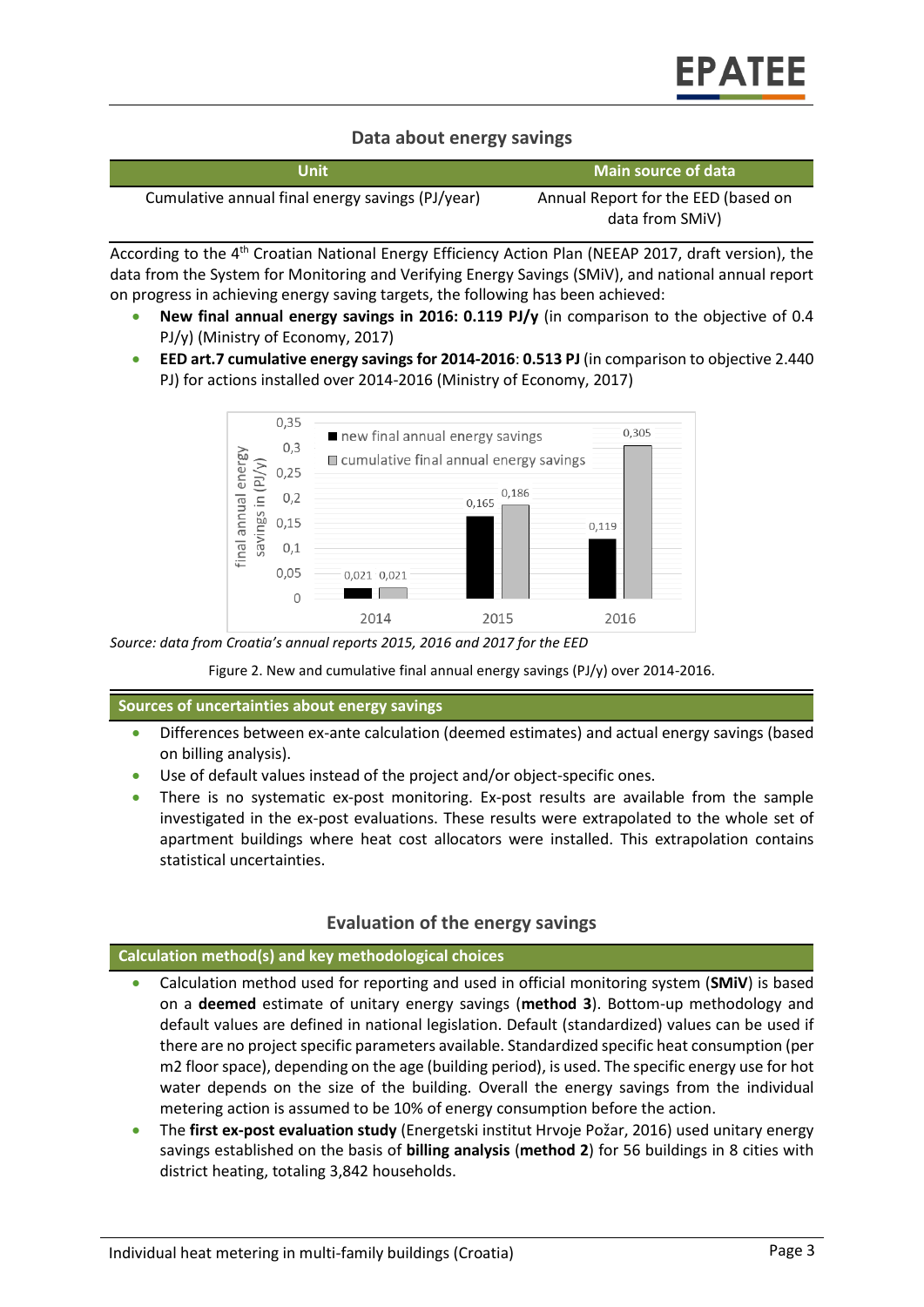- The **second evaluation study** (Ekonomski institut Zagreb, 2017) used the same approach but with a larger sample set consisting of 276 buildings (22,475 dwellings), from the same 8 cities.
- For both evaluation studies, the **baseline** was the energy consumption before the installation of the heat cost allocators ("**actual before**") and to enable comparison all values were also normalized to control for climate conditions by using Heating Degree Days (proportional method).
- The evaluations done could not monitor the indoor temperature before and after the installation of heat cost allocators, so possible rebound effects could not be assessed. However, it should be noted that in most of the cases, the initial comfort issue was that the buildings were over-heated (which is confirmed in the interview). So, in these case, comfort improvements also mean a decrease in the heating consumption (unlike usual rebound effects).

#### **Ex-post verifications and evaluations**

The **monitoring and verification** of implemented actions was conducted through the (web-based) System for Monitoring and Verifying Energy Savings (**SMiV**), a tool defined by the legislature as obligatory for all grant providers (e.g. Environmental Protection and Energy Efficiency Funds), according to the Article 22 of the Croatian Energy Efficiency Act (OG 127/14). Therefore, this applies to the grants for individual heat metering.

Simple indicators, such as total energy and  $CO<sub>2</sub>$  savings, specific energy and  $CO<sub>2</sub>$  savings, the total amount of investments and grants provided, and cost of energy savings or  $CO<sub>2</sub>$  avoided can be seen with the SMiV application at any given moment for all types of measures or for different sectors. Actual energy consumption is not monitored. As mentioned above, the results in energy and  $CO<sub>2</sub>$  savings are based on deemed estimates, unless data specific to the energy savings projects are available.

First evaluation study (Energetski institut Hrvoje Požar, 2016) focused on the analysis of the applicability of individual heat cost allocators (HCA) to Croatian context and identifying common problems experienced after the implementation of HCA. Conclusions from the study, identifying these problems, are mentioned below. The study was commissioned by Ministry of Economy to evaluate the applicability of the technology used and methodology employed.

The second study (Ekonomski institut Zagreb, 2017) assessed the economic feasibility of implementation of heat allocators in multi-family buildings and used common criteria for costefficiency recommended by Concerted Action – Energy Efficiency Directive in 2014. For more details, see "*Focus on the ex-post impact evaluation*" and (Edelenbos and Martins, 2014). This study was commissioned by Ministry of Environmental Protection and Energy to explore the feasibility of individual heat cost allocators in Croatian case and to determine the conditions under which the HCA would be feasible.

The table below provides other indices that were used in evaluations while only indicators reported in SMiV are monitored regularly.

| <b>Indicator</b>                                            | <b>Explanations</b>                                                                                                                                                                                                                          |
|-------------------------------------------------------------|----------------------------------------------------------------------------------------------------------------------------------------------------------------------------------------------------------------------------------------------|
| Annual avoided CO <sub>2</sub><br>emissions (in $ktCO2/y$ ) | Calculated ex-ante in the System for Monitoring and Verifying Energy<br>Savings (multiplying energy savings per fuel with CO <sub>2</sub> emission factor<br>of the fuel, mostly based on standard emission factors for district<br>heating) |
|                                                             | Cumulative annual $CO2$ savings of <b>about 23.3 ktCO2/y</b> for actions<br>implemented over 2014-2016 (source: data from the annual reports<br>for the EED).                                                                                |
| Costs                                                       | Total costs of individual heat cost allocators per building.                                                                                                                                                                                 |

# **Other indicators monitored and/or evaluated**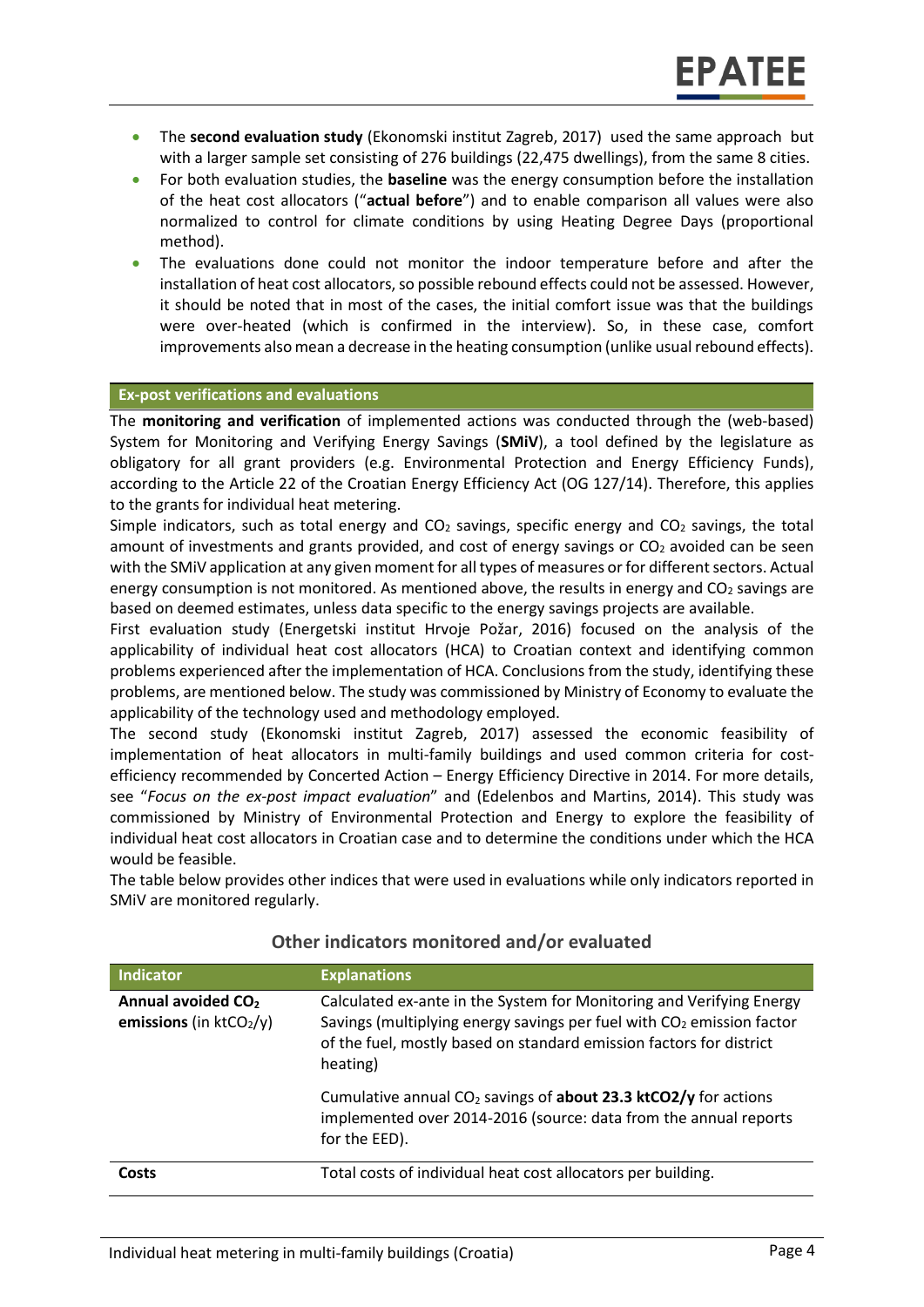| <b>NPV</b> | Net present value of investment and energy savings, assuming |
|------------|--------------------------------------------------------------|
|            | lifetime of equipment 10 years, and a discount rate of 4%    |

#### **Payback period** Payback period or return period for the investment into HCA.

#### **Other aspects evaluated**

According to an analysis reported by EIHP (Energetski institut Hrvoje Požar, 2016), 70 consumer objections, selected by heating companies as representative of most frequent complaints, were divulged on individual heat meters by end-users whose buildings have implemented heat meters, where three groups of complaints were brought to the forefront:

- 1. Dissatisfaction with the methodology for heat energy calculation when individual heat metering is used,
- 2. High bills for both heat energy and hot water, compared to the users' expectations,
- 3. Demand for more information and transparency.

The first group of issues was associated with the calculation of cost distribution. In some cases, heat suppliers, responsible for sending the energy bills, tended to disassociate themselves from the potentially incorrect information on the bills, namely the number of calculated impulses. There were also reports on the discrepancies in the data for hot water consumption between the heat supplier and water utility company.

The total cost of heating energy for some users increased by 70% and the reasons behind this vary from case to case. In general, the poor understanding of the purpose of HCA was noted (i.e. consumers often expect energy savings just from the introduction of HCA without any changes in their behaviors). Furthermore, there is also a lack of understanding of the method for calculation of costs and billing. Namely, part of the total cost was allocated based on the dwelling area and partly based on the number of impulses on HCA, hence even if a number of impulses were zero, there was still certain amount on the bill that had to be paid. There were also experiences noted of the incorrect estimation of impulses in rooms where there was no heating due to the false assumption that heat meters were broken.

Users also demanded a higher level of transparency of the distribution of costs and more elaborated calculation, especially elaboration on fixed costs irrespective of heat consumption.

# **Focus on the ex-post impact evaluation**

The goal of the analysis conducted by the Zagreb Economic Institute (Ekonomski institut Zagreb, 2017) was to determine the cost-effectiveness of heat cost allocators (HCA). It included separate analysis for each of the 8 cities with 2 types of costs (with or without hydraulic balancing of the heating system) and under 8 scenarios of savings. This analysis had to evaluate under which conditions implementation of HCA would be economically feasible. Therefore, the analysis extrapolated the results from the available sample of buildings to the whole building stock (that uses district heating) by accounting for various possibilities through scenario analysis. The 8 scenarios differed as to assumed energy savings after the HCA implementation. Four scenarios were based on actual energy savings (without and with heating degree days correction, extrapolated from smaller and larger sample), and four based on assumed energy saving rates ranging from 15 % to 30 %, to evaluate the energy savings threshold for implementation of the HCA to be economically viable. In addition to the scenario analysis, the study provides economic sensitivity analysis comparing results in case price of heat increases 2.5 % faster than annual consumer price index, and with the lower discount rate of 3 %. The authors also compared the NPV for different combinations of initial energy consumption and reduction in consumption.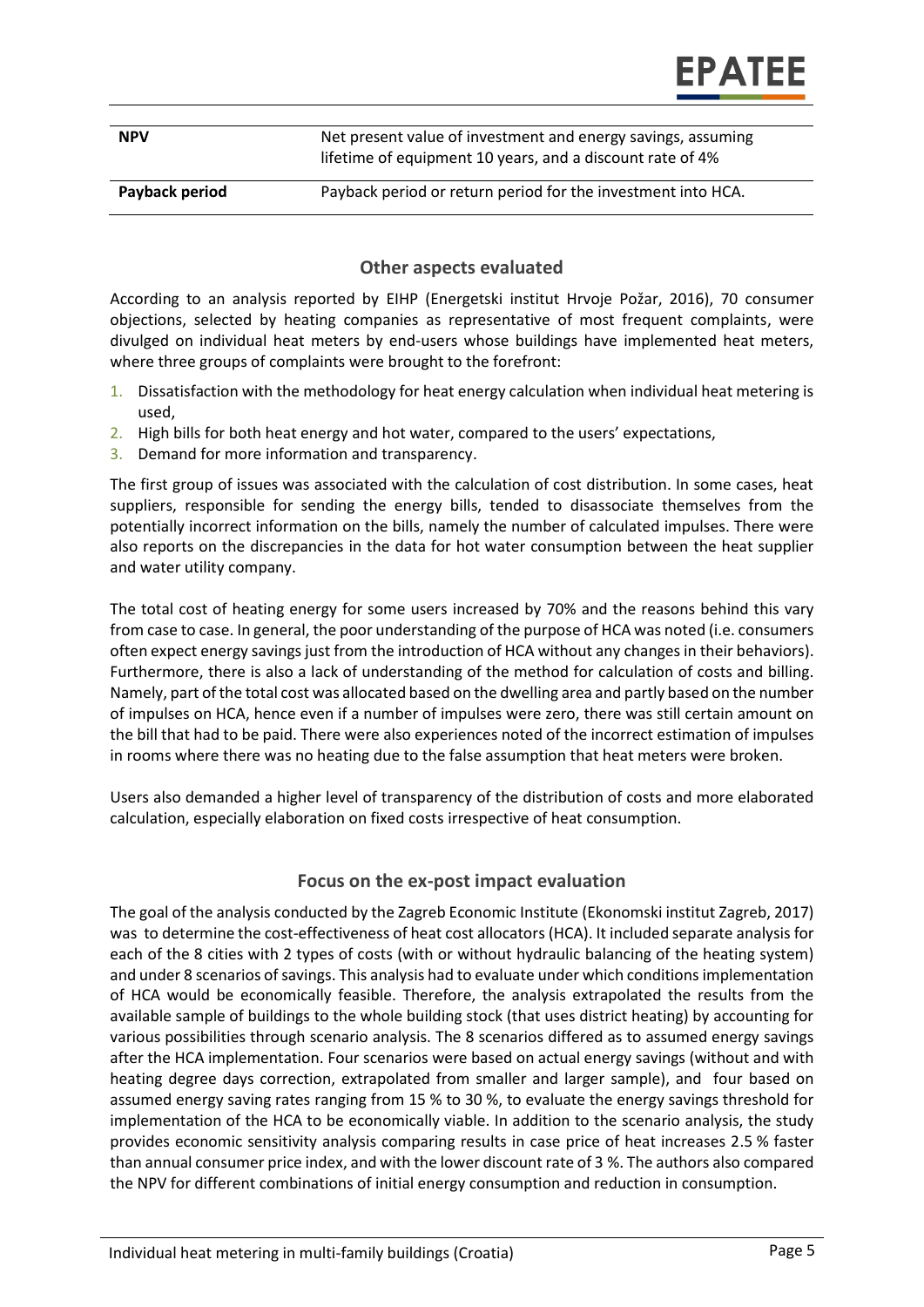The average reduction in energy consumption, based on metered energy consumption without climate normalization, after HCA implementation in analyzed cities, was -21,9 %, ranging in values between - 19,8 % and -33,0 %. After accounting for differences in weather conditions in analyzed heating seasons, i.e. after heating degree days normalization, the effect of HCA implementation was -16,5 %, and ranging in values between -7,5 % and -26,7 %. In comparison to the other EU Member States, those values are somewhat higher. For example, in Germany reported decrease is between 13 and 25 %, in Austria between 10 and 30 %, in France 20 % (Calenza (2016), Felsman (2015)).



Figure 3. Specific heat consumption (HDD normalized) before and after HCA implementation.

Since the available data included only 20  $\%^2$  of all apartment buildings and households that implemented HCA, the study also provides an econometric, i.e. statistical, model of the energy savings. Using bootstrapping method, the density distribution function of energy savings is estimated for the entire population of buildings.





*Source: Ekonomski institut Zagreb (2017)*

 $\overline{a}$ 

 $2$  Data can be obtained from the Fund as well as from the suppliers, but it is not available in SMiV.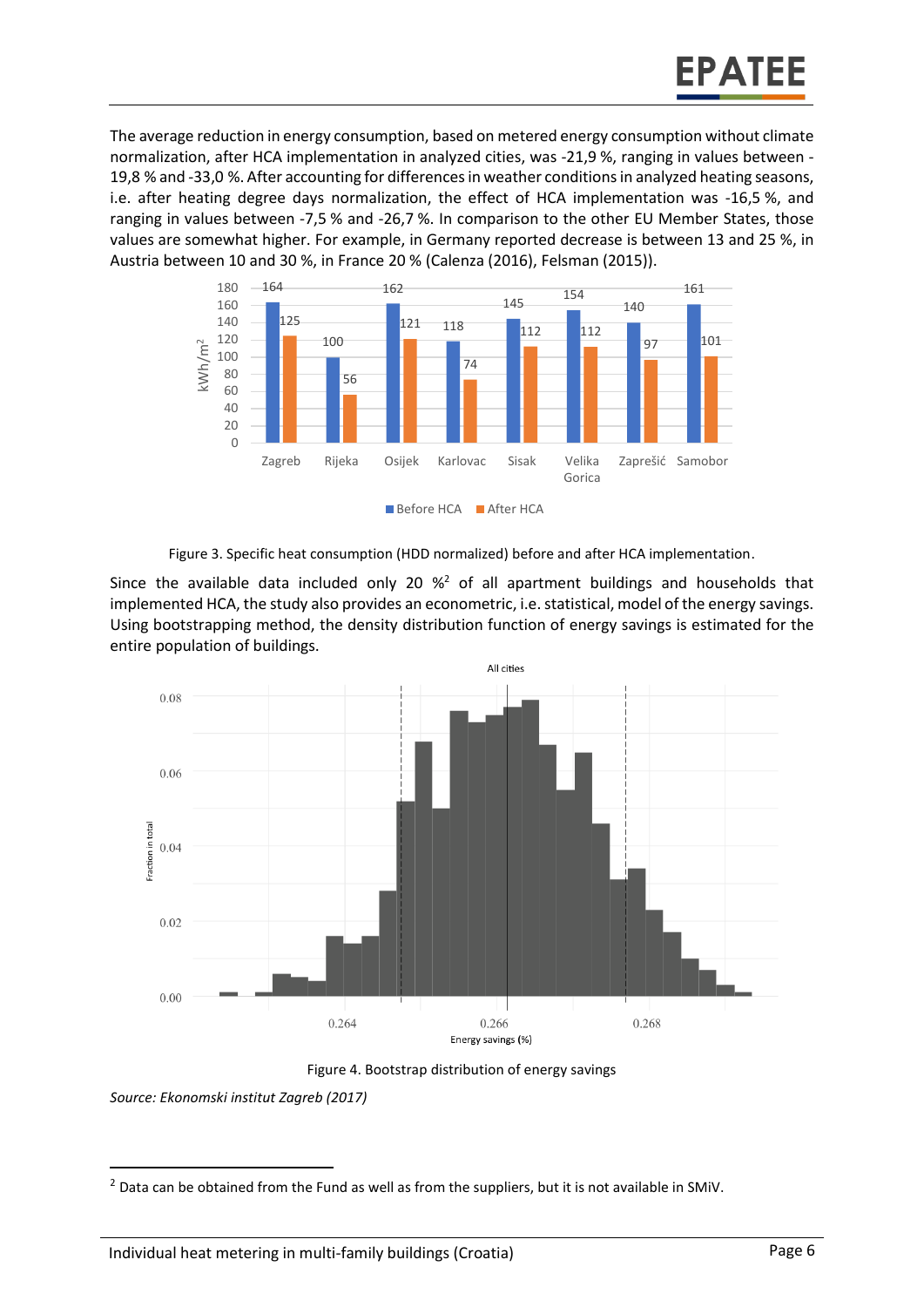The cost-effectiveness, and therefore attractiveness for the consumers, was shown to be highly dependent on the price of heat, which varies among cities, with the lowest price being in Zagreb. All cost-effectiveness calculations were performed using assumed average representative household in the building, but as was stressed in both studies, and more thoroughly analyzed in the EIHP study (Energetski institut Hrvoje Požar, 2016), distribution of costs among users was a common issue and reason of public outcry.

Both evaluations provided a set of recommendations to remedy identified problems. Analysis by Ekonomski institut (2017) found three groups of apartment buildings regarding the feasibility of HCA implementation. HCA is a viable option in the first group, the one with high specific energy consumption. For the second group of buildings, with moderate specific energy consumption, an energy audit should be executed before deciding. The third group, with lower specific energy consumption, wouldn't pay back the cost of implementation in the lifetime of an HCA. Authors suggest that each group of buildings should have different subsidy scheme, especially the third one.

The analysis by Energetski institut Hrvoje Požar (2016) provided a list of (1) technical, (2) billing related, (3) legal, and (4) financial recommendations. Technical recommendations relate to technical correctness and optimization of buildings, billing related recommendations to suggest the change in the formula for heat cost allocation, legal recommendations suggested improvement of the legal framework and increased customer protection, and financing recommendations suggested the reevaluate subsidy and financing scheme for HCA implementation.

# **Experience feedback from stakeholders**

**Interview with Krešimir Ižaković (representative of tenants at the Sjenjak 101 building in Osijek, Croatia)**

**1. Your case is stated as a positive example of implementing heat cost allocators and building energy renovation by the Croatian Ministry of Construction and Physical Planning. How did the project come about and what were its effects?** 

Individual heat meters were implemented in my high-storey apartment building in Osijek, Croatia in mid-2015. The building was built in 1980. The main motivator for introducing heat cost allocators was the improvement of thermal comfort in our dwellings, while the reduction of costs was only a secondary motive. We were experiencing high temperatures in our dwelling and had no other possibilities for regulation than opening the windows. The building has 133 dwellings (with 260 tenants) and in all except one, heat allocators were installed.

It should be emphasized that we also performed a thorough balancing of the system and we installed a new heating substation in the building. The energy consumption has significantly decreased, while the only negative effect was the appearance of mold due to cold thermal bridges and reduced air exchange/ventilation [*due to fewer windows opening*].

However, this problem is eliminated with the thermal insulation of outer walls of our buildings. The building started with insulation work in August 2017 and was completely insulated by the end of 2017. Insulation will, therefore, prevent the appearance of cold thermal bridges and resulting mold, with additional savings in thermal energy.

#### **2. What were the results as far as heat consumption go?**

It is important to note that, apart from implementing individual heat cost allocators in 2015, the building had switched from a direct to indirect heat system with the construction of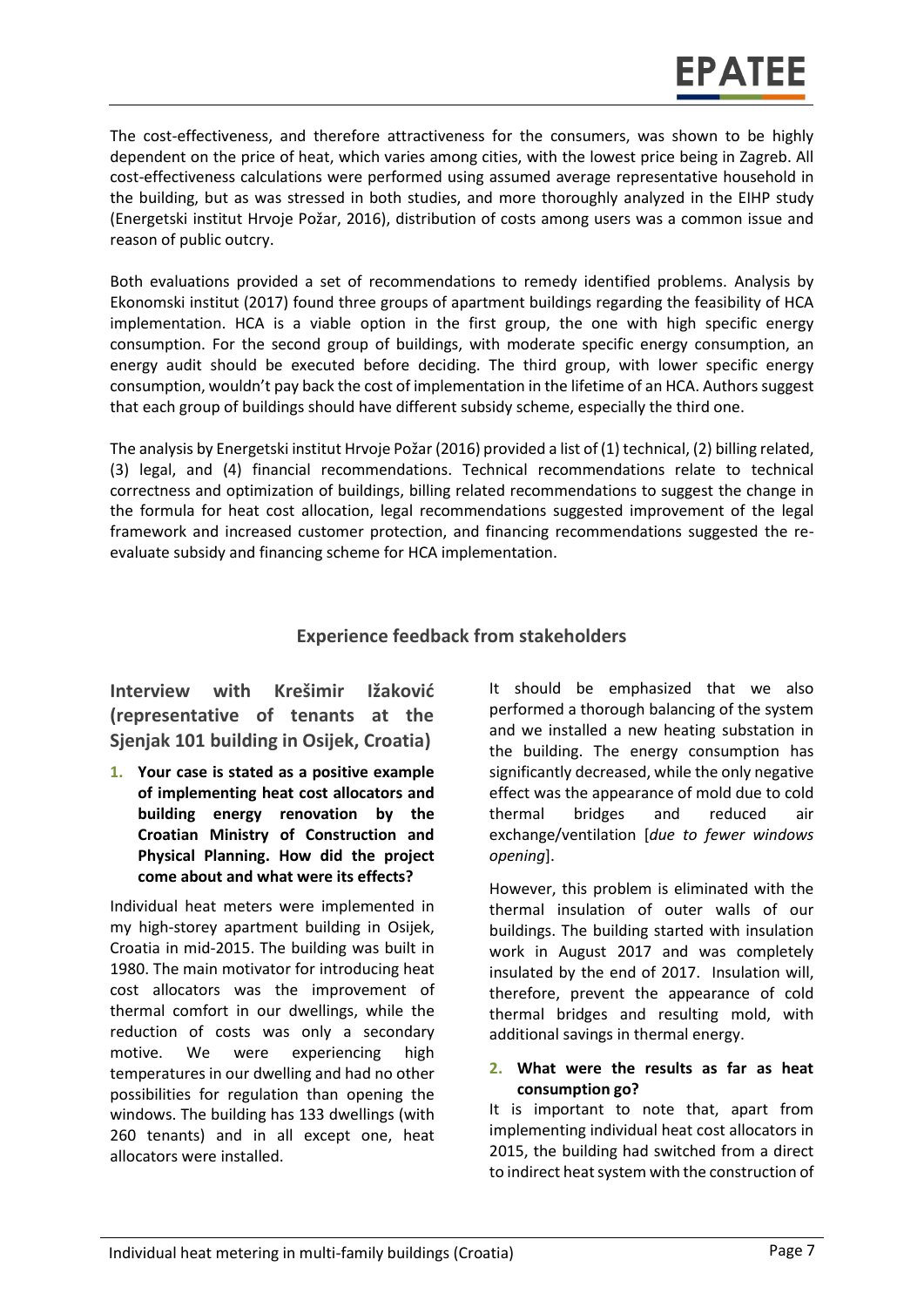a heat substation. The result was a 25 percent reduction in thermal power that we need to contract with the supplier, which caused a decrease in overall heating bills in the building. As for heat consumption, it was reduced from 1,284,000 kWh/y in 2014 to 875,000 kWh/y in 2017, i.e. a reduction of 32% and annual energy savings are 409,000 kWh/y.

As for heat cost reduction, it has to be emphasised that we have decided to choose the cost allocation calculation method that assumes that 50% of total energy delivered to the building (as per common metering point in the building heating substation) is billed according to shares of impulses registered in an individual dwelling in total number of impulses registered for the whole building. Croatian regulation allows this share to be set between 50% and 90%. We have chosen 50% as we did not want to cause huge differences in bills between dwellings, especially we did not want to have a situation in which some dwelling owners would have to pay more because other dwellings are empty and potentially not heated at all. Due to this choice, the cost reduction for the whole building was approximately 25%.

As far as investment is concerned, there was no additional investment from the tenants outside of regular building fees. The Environmental Protection and Energy Efficiency Fund was cofinancing the project (approximately 30% of the total investment excluding VAT), which included heat meters and the thermal substation.

As we have now renovated our building completely by thermally insulating the

envelope, we are expecting additional energy and cost savings. As the representative of dwelling owners, I am monitoring these effects through data about the heat consumption and related bills. All tenants are informed about the effects through our building Facebook profile. This way, the awareness on energy consumption and consequences of our investment activities, but also our behavior as energy consumers, is raised.

#### **3. Were there any special administrative demands from the Energy Efficiency Fund after co-financing?**

No. The project documentation was submitted, the financing was received with the very little hassle and the project moved on with no particular obstacles on the administrative side. There were no additional requests for reporting on actually achieved energy savings, which would not be a problem as these data are easily obtained.

**Author's note:** Annual energy savings in SMiV for this particular building amount to 291,835.60 kWh, which is approx. 30% lower than actually achieved based on metered data. Energy savings in SMiV are calculated based on pre-defined referent values for specific heat demand of a typical building from that construction period, the pre-defined efficiency of the heating system and assumed savings of 10% of final energy consumption (these assumed savings include installation of HCA, thermostatic radiator valves and balancing of heating system).